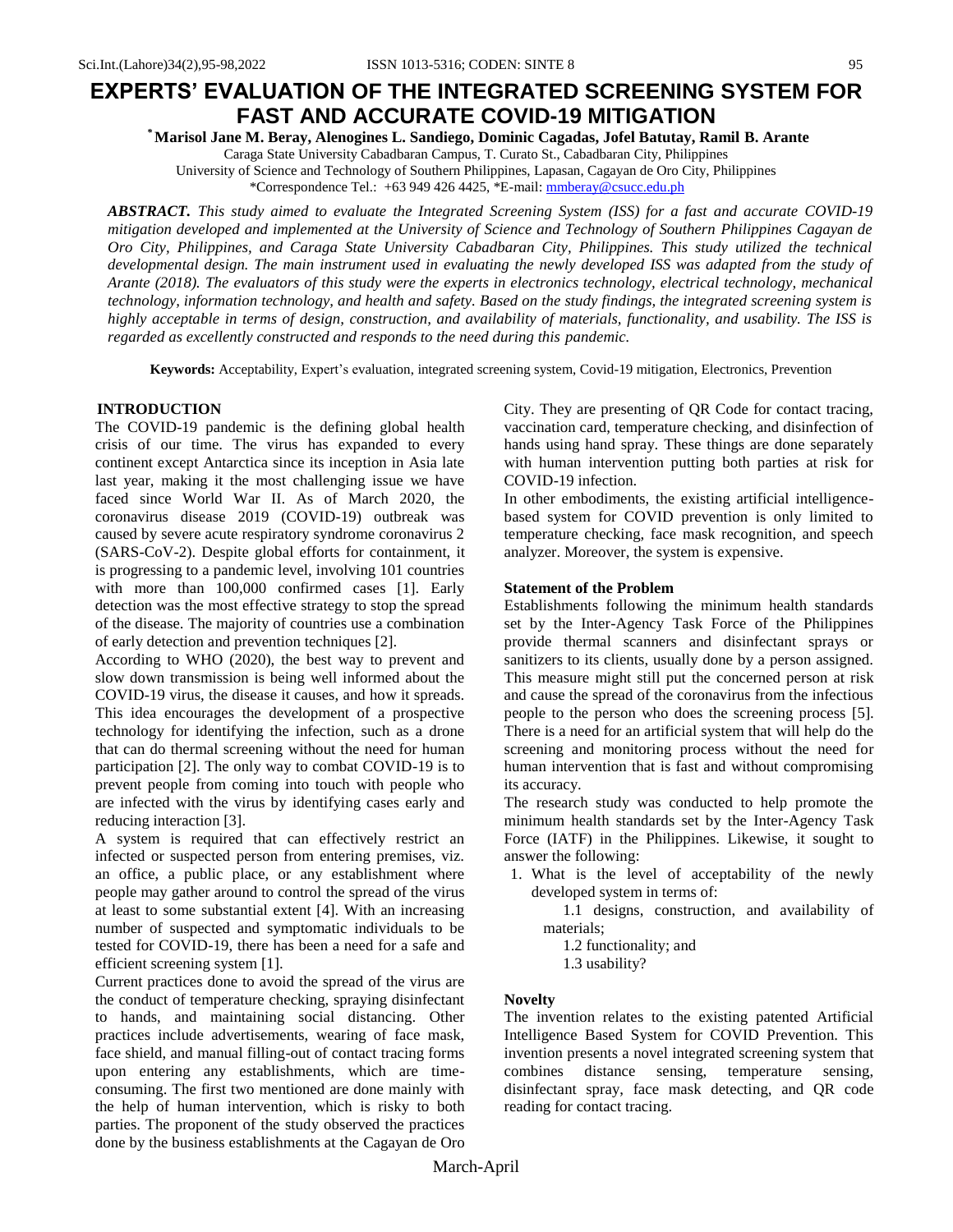#### **Conceptual Framework**

This section of the research paper discusses the direction of the study.



**Figure 1. Process flow of the research project.**

**Design.** It is the first stage wherein the system was designed based on the existing limitations of the present screening systems used in many business establishments.

**Development.** At this stage, the prototyping of the system took place. The innovation was developed using the following primary method: coding and construction.

**Evaluation.** The developed technology underwent a simulation and was evaluated by the selected experts for its technicalities, and if the system fails, the researcher shall go back to the first stage.



**Figure 2. The Evaluated Newly Developed Integrated Screening System (ISS).**

# **MATERIALS AND METHODS Research Design**

The study used the Technical Developmental Research Method. Technical Developmental Research Method refers to developing projects or prototypes, instructional materials, fabrications, programs, systems, and the like [6]. This method was utilized for the fabrication of the integrated screening system.

# **Research Environment**

The study was conducted at the Southern Philippines University of Science and Technology (USTP), Cagayan de Oro, and Caraga State University Cabadbaran City (CSUCC). The vision of the USTP is to be a nationally recognized S&T University providing the vital link between education and the economy. Its mission brings the world of work (industry) into the actual higher education and training of students. It offers entrepreneurs the opportunity to maximize their business potentials through a gamut of services from product conceptualization to commercialization; contribute significantly to the National Development Goals of food security and energy sufficiency through technology solutions.

### **Evaluators**

The evaluators of the study were eleven (11) experts from the field of electrical, electronics, information technology, mechanical, and health and safety.

### **Research Instrument**

The study adopted the standardized instrument taken from the study Design and Assembly of an Improvised Logic Gate Simulator [7][8] evaluation instrument, which was also implemented at Caraga State University Cabadbaran City. The instrument contained several parameters that would help determine whether the newly constructed ISS's design, construction, and availability of materials, functionality, and usability exhibited desired quality.

# **Scoring Procedure**

Experts' evaluation of the integrated screening system's acceptability is quantified using the following assigned weights as follows:

| <b>Interpretation</b>    | Range         | Weight | <b>Acceptability</b>         |
|--------------------------|---------------|--------|------------------------------|
| <b>Strongly Agree</b>    | $3.70 - 4.00$ |        | <b>Highly Acceptable</b>     |
| Agree                    | $2.80 - 3.6$  | 3      | <b>Moderately Acceptable</b> |
| Disagree                 | $1.90 - 2.79$ |        | Acceptable                   |
| <b>Strongly Disagree</b> | $1.00 - 1.89$ |        | Not Acceptable               |
|                          |               |        |                              |

# **Data Gathering Procedure**

The data gathering instrument was given to the experts prior to the actual evaluation. Then each evaluator was asked to sign up in the newly developed *ustpeiss.site*  website for QR code generation. Once a QR code was generated, the expert then proceeded to the ISS to experience its operation by first passing the distance sensor, facing the camera for temperature checking, and presenting the QR code for contact tracing. The temperature and the person's name shall be seen on the monitor screen. After that, the expert then placed their hands on the automated alcohol dispenser for disinfection. Lastly, a voice saying "Thank you" shall be heard. It is then that the experts put their ratings to the evaluation instrument.

### **Statistical Tool**

Mean was used to analyze the data in determining the acceptability of the ISS in terms of design, construction, and availability of materials, functionality, and usability.

### **RESULTS AND DISCUSSION**

### **Acceptability of Integrated Screening System**

The data used to determine the acceptability of the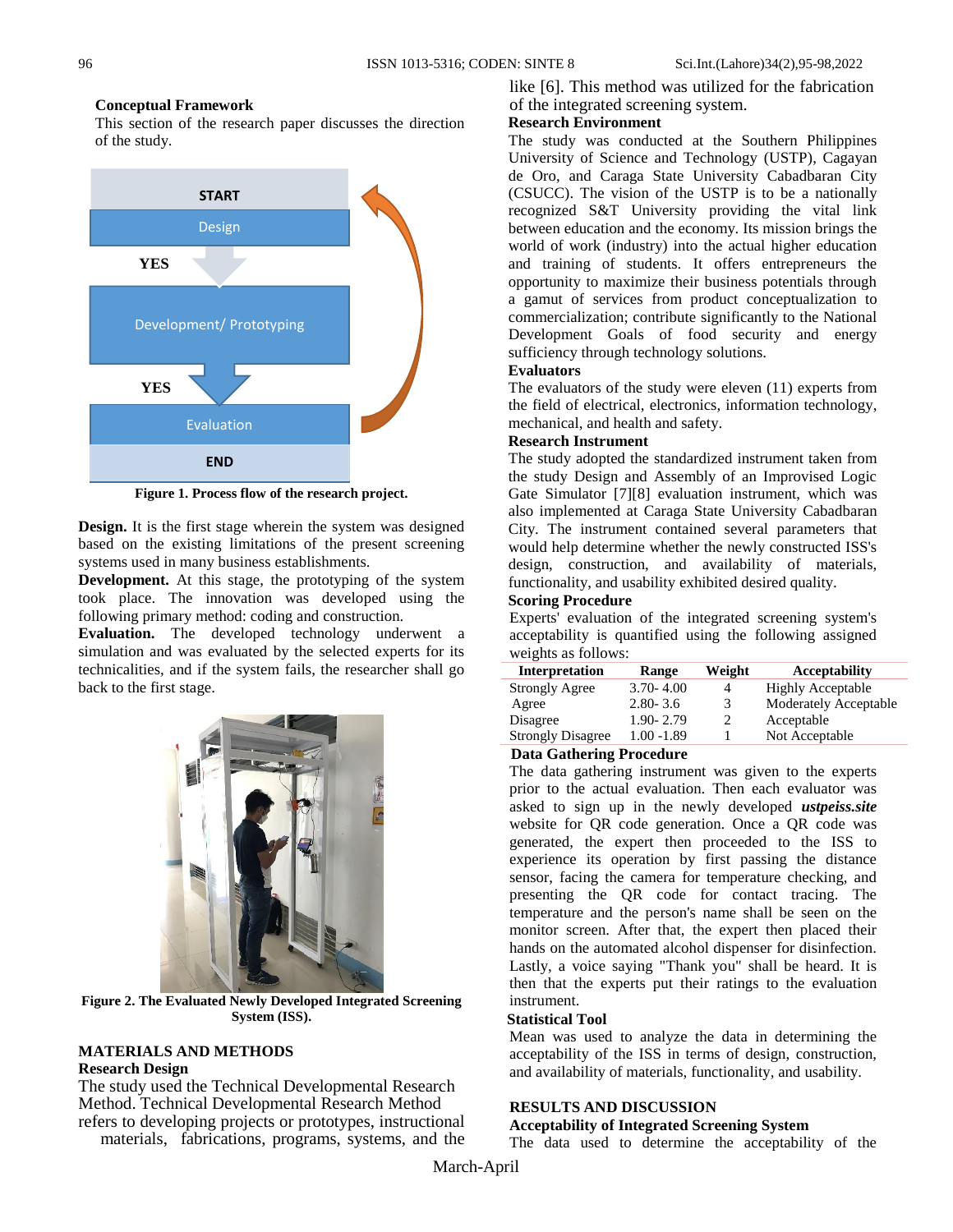integrated screening system were collected and analyzed from the experts' responses. These data were analyzed and presented in Tables 1-3.

| Table 1. Acceptability of integrated screening system in terms of |
|-------------------------------------------------------------------|
| design, construction, and availability of materials.              |

| Design,                   | HA  | МA           | A              | <b>NA</b>    | <b>TWP</b> | $\bar{\mathbf{x}}$ | VD |
|---------------------------|-----|--------------|----------------|--------------|------------|--------------------|----|
| <b>Construction</b> , and | (4) | (3)          | (2)            | (1)          |            |                    |    |
| Availability of           |     |              |                |              |            |                    |    |
| <b>Materials</b>          |     |              |                |              |            |                    |    |
| Integration of safety     | 11  | $\theta$     | $\theta$       | $\theta$     | 44         | 4.00               | HA |
| features.                 |     |              |                |              |            |                    |    |
| Portability and           | 10  | 1            | $\theta$       | $\mathbf{0}$ | 43         | 3.91               | HA |
| compactness of the        |     |              |                |              |            |                    |    |
| project.                  |     |              |                |              |            |                    |    |
| Material's availability   | 11  | $\theta$     | $\theta$       | $\Omega$     | 44         | 4.00               | HA |
| in the local market.      |     |              |                |              |            |                    |    |
| Accessibility of vital    | 11  | $\theta$     | $\theta$       | $\theta$     | 44         | 4.00               | HA |
| components for easy       |     |              |                |              |            |                    |    |
| replacement.              |     |              |                |              |            |                    |    |
| Availability of           | 11  | $\Omega$     | $\overline{0}$ | $\Omega$     | 44         | 4.00               | HA |
| necessary tools and       |     |              |                |              |            |                    |    |
| equipment used in         |     |              |                |              |            |                    |    |
| assembly.                 |     |              |                |              |            |                    |    |
| The durability of the     | 11  | $\Omega$     | $\theta$       | $\theta$     | 44         | 4.00               | HA |
| project.                  |     |              |                |              |            |                    |    |
| Technical quality of      | 11  | $\Omega$     | $\theta$       | $\theta$     | 44         | 4.00               | HA |
| the project.              |     |              |                |              |            |                    |    |
| Space maximization.       | 11  | $\mathbf{0}$ | $\mathbf{0}$   | $\theta$     | 44         | 4.00               | HA |

Table 1 revealed that the experts regarded the design, construction, and availability of materials of the ISS as Highly Acceptable with mean ratings of 4.00, 3.91, 4.00, 4.00, 4.00, 4.00, 4.00, 4.00, respectively. It was evident that none of the participants had rated the ISS as Not Acceptable. These findings implied that in terms of design, the ISS has an integrated safety feature, portable and compact, durable, has technical quality, maximizes space that those sold in the market with the same quality. Furthermore, the materials, components, and tools used in the ISS were locally available, making it easier for convenient mass production.

**Table 2. Acceptability of integrated screening system in terms of functionality.**

| ici ins of functionality.                                                      |     |                |          |                |            |                    |           |  |
|--------------------------------------------------------------------------------|-----|----------------|----------|----------------|------------|--------------------|-----------|--|
| <b>Functionality</b>                                                           | HA  | МA             | A        | NA             | <b>TWP</b> | $\bar{\mathbf{x}}$ | <b>VD</b> |  |
|                                                                                | (4) | (3)            | (2)      | (1)            |            |                    |           |  |
| Multi-function<br>capability.                                                  | 11  | $\theta$       | $\theta$ | $\overline{0}$ | 44         | 4.00               | HA        |  |
| Operational<br>accuracy of vital                                               | 11  | $\theta$       | $\theta$ | $\Omega$       | 44         | 4.00               | HA        |  |
| components.<br>Functional<br>flexibility of the                                | 11  | $\theta$       | $\theta$ | $\Omega$       | 44         | 4.00               | HA        |  |
| project.<br>Quality of each<br>desired function                                | 11  | $\overline{0}$ | $\theta$ | $\Omega$       | 44         | 4.00               | HA        |  |
| during operation.<br>The efficiency of<br>the techniques<br>used in operation. | 10  | 1              | $\theta$ | $\mathbf{0}$   | 43         | 3.91               | HA        |  |

Table 2 shows the acceptability of the integrated screening system in terms of functionality. The results showed that the experts evaluated the ISS as High Acceptable in terms of functionality with weighted means of 4.00, 4.00, 4.00, 4.00, 4.00, respectively. It can be noted that none of the experts evaluated the ISS as Not Acceptable. These findings indicated that the ISS operated according to its designed function and showed the efficiency of the techniques used in operation. Moreover, the ISS received a very satisfactory comment from one of its evaluators and added that it responds to the need during this pandemic. Using a mobile application that scans and generates QR codes can save many papers while maintaining social distancing [9].

| Table 3. Acceptability of integrated screening system in                                     |     |                |                |                |            |                    |           |
|----------------------------------------------------------------------------------------------|-----|----------------|----------------|----------------|------------|--------------------|-----------|
| terms of usability.                                                                          |     |                |                |                |            |                    |           |
| <b>Usability</b>                                                                             | HA  | МA             | $\mathbf{A}$   | NA             | <b>TWP</b> | $\bar{\mathbf{x}}$ | <b>VD</b> |
|                                                                                              | (4) | (3)            | (2)            | (1)            |            |                    |           |
| Project's<br>simplicity of<br>operation.                                                     | 11  | $\theta$       | $\theta$       | $\theta$       | 44         | 4.00               | HA        |
| Effectiveness in<br>translating<br>theories and<br>principles into<br>practical              | 11  | $\overline{0}$ | $\theta$       | $\overline{0}$ | 44         | 4.00               | HA        |
| operation.<br>Usability of the<br>project as<br>instructional<br>material in the<br>field of | 11  | $\theta$       | $\overline{0}$ | $\overline{0}$ | 44         | 4.00               | HA        |
| Electronics.<br>Usability of the<br>project to<br>motivate<br>learning.                      | 11  | $\theta$       | $\theta$       | $\theta$       | 44         | 4.00               | HA        |
| Stimulation of<br>creativity.                                                                | 11  | $\overline{0}$ | $\Omega$       | $\overline{0}$ | 44         | 4.00               | HA        |
| Project's<br>usability as a<br>prototype for<br>mass production.                             | 11  | $\overline{0}$ | $\overline{0}$ | $\overline{0}$ | 44         | 4.00               | HA        |
| Usability in<br>motivating<br>prevention<br>against the<br>covid-19 virus                    | 11  | $\theta$       | $\theta$       | $\theta$       | 44         | 4.00               | HA        |

Table 10 exhibits the acceptability of the integrated screening system in terms of usability. The data shows that the experts regarded the ISS as Highly Acceptable with a unanimous mean of 4.00. It indicated that none of the evaluators rated the ISS as Not Acceptable. These findings clearly show that the system has a simple operation. It can effectively translate input signals into practical operation. It can also be used as an effective means for maintaining health and standard protocols to prevent the spread of the coronavirus. Furthermore, experts commented that the ISS has full potential and may be a starting point in the potential integration of equipment from the field of medicine, such as x-ray. It was recommended for mass production. They also commented that a QR code could be a dependable way to deal with a public health emergency. It is a routine instrument to improve public health, a way to speed up the recovery of social activities; a way to help policymakers make sound decisions; and a long-term solution that allows for scalability. [9][10]. Having facilities for hand washing, especially in public places such as markets, malls, schools, and other establishments, is necessary to prevent too spread of the virus. [11] It is essential in reducing hospital-acquired infection with adequate hand hygiene (HH) among health care workers (HCWs).